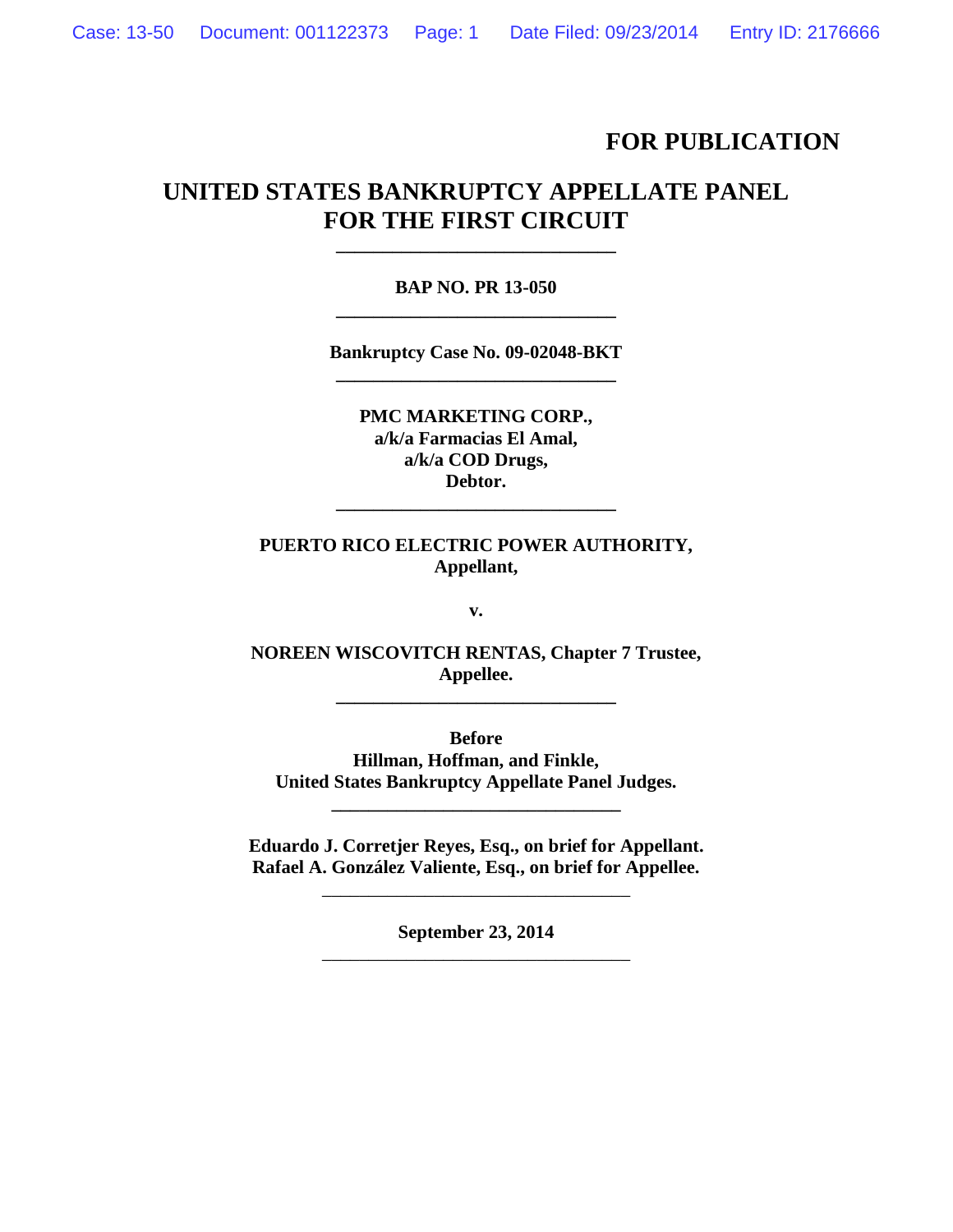## **Finkle, U.S. Bankruptcy Appellate Panel Judge.**

 $\overline{a}$ 

Puerto Rico Electric Power Authority ("PREPA") appeals from a bankruptcy court order denying its motion for payment of administrative expenses under Bankruptcy Code § 503(b)(9)<sup>1</sup> (the "Expense Motion"), as well as a subsequent order denying its motion for reconsideration (the "Reconsideration Motion"). For the reasons discussed below, we **VACATE** the order denying the Expense Motion and **REMAND** to the bankruptcy court for further proceedings consistent with this opinion. For the reasons discussed *infra,* the appeal of the order denying the Reconsideration Motion is waived.

#### **BACKGROUND**

PMC Marketing Corp. ("PMC") filed a voluntary petition for chapter 11 relief on March 18, 2009. The bankruptcy court converted PMC's case to chapter 7 and appointed Noreen Wiscovitch Rentas as the chapter 7 trustee (the "Trustee") in May 2010.

In April 2013, PREPA filed the Expense Motion, seeking administrative expense priority under § 503(b)(9) in the amount of \$89,336.42, representing the value of its claim for electricity supplied to PMC during the twenty-day period preceding the petition date. In support, PREPA alleged that: (1) it supplied the electricity during PMC's ordinary course of business, as required for priority treatment as an administrative expense under  $\S$  503(b)(9); and (2) because electricity

<sup>1</sup> Unless otherwise indicated, the terms "Bankruptcy Code," "section" and "§" refer to Title 11 of the United States Code, 11 U.S.C. §§ 101, et seq*.*, as amended by the Bankruptcy Abuse Prevention and Consumer Protection Act of 2005, Pub. L. No. 109-8, 119 Stat. 37 ("BAPCPA").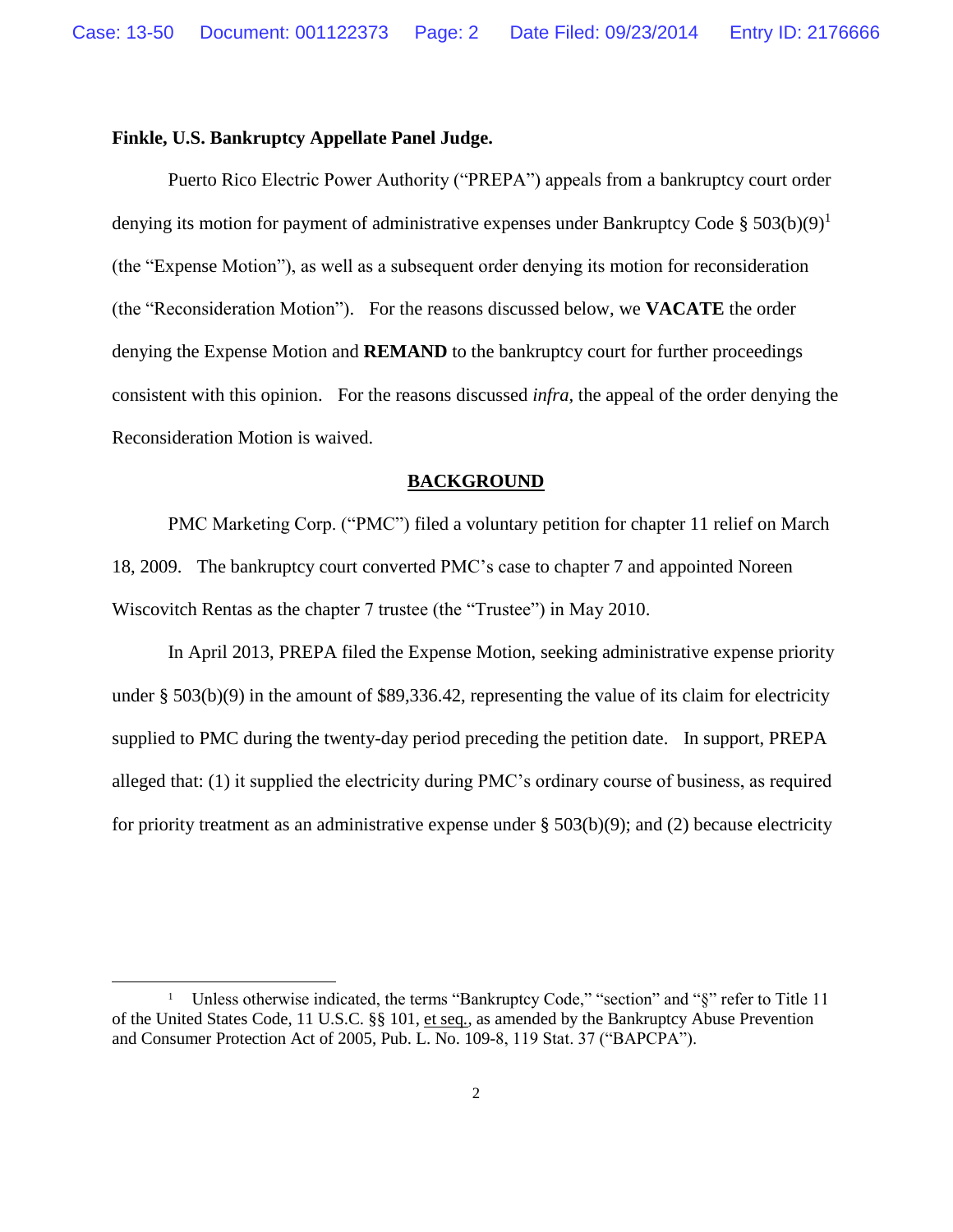satisfies the Uniform Commercial Code (the "UCC") definition of a "good," it also qualifies as a good for purposes of  $\S 503(b)(9)$ .<sup>2</sup>

In opposition to the Expense Motion, the Trustee did not address the issue of whether electricity is a service or a good. Instead, she urged the court to disallow the Motion as a "disguised" and "extremely belated" proof of claim. In its reply, PREPA challenged the Trustee's characterization of the Expense Motion, maintaining that neither the Bankruptcy Code nor the Federal Rules of Bankruptcy Procedure prescribe a time limitation for the filing of administrative expense claims.

Without a hearing, the court denied the Expense Motion in its Opinion and Order dated September 4, 2013. See In re PMC Mktg., Corp., 501 B.R. 17 (Bankr. D.P.R. 2013). At the outset, the court readily dispatched the Trustee's timeliness challenge, noting among other things, that the docket revealed PREPA had timely filed a proof of claim covering the amounts for which it sought administrative expense priority. The court concluded that there was no dispute that PREPA provided electricity to PMC within the twenty-day period preceding the bankruptcy filing and that PMC purchased that electricity in the ordinary course of its business. The only issue that remained was whether the electricity provided by PREPA was a "good" or a "service."

In ruling that PREPA's provision of electricity to PMC was a service, and therefore outside the scope of § 503(b)(9), the bankruptcy court determined that it was necessary to

 $\overline{a}$ 

<sup>&</sup>lt;sup>2</sup> UCC § 2-105(1) defines "goods," in relevant part, as "all things  $\dots$  which are movable at the time of identification to the contract for sale" except "money in which the price is to be paid, investment securities (Article 8) and things in action." UCC § 2-105(1). The Official Comment to UCC § 2-105 explains that "[t]he definition of goods is based on the concept of movability and the term 'chattels personal' is not used. It is not intended to deal with things which are not fairly identifiable as movables before the contract is performed."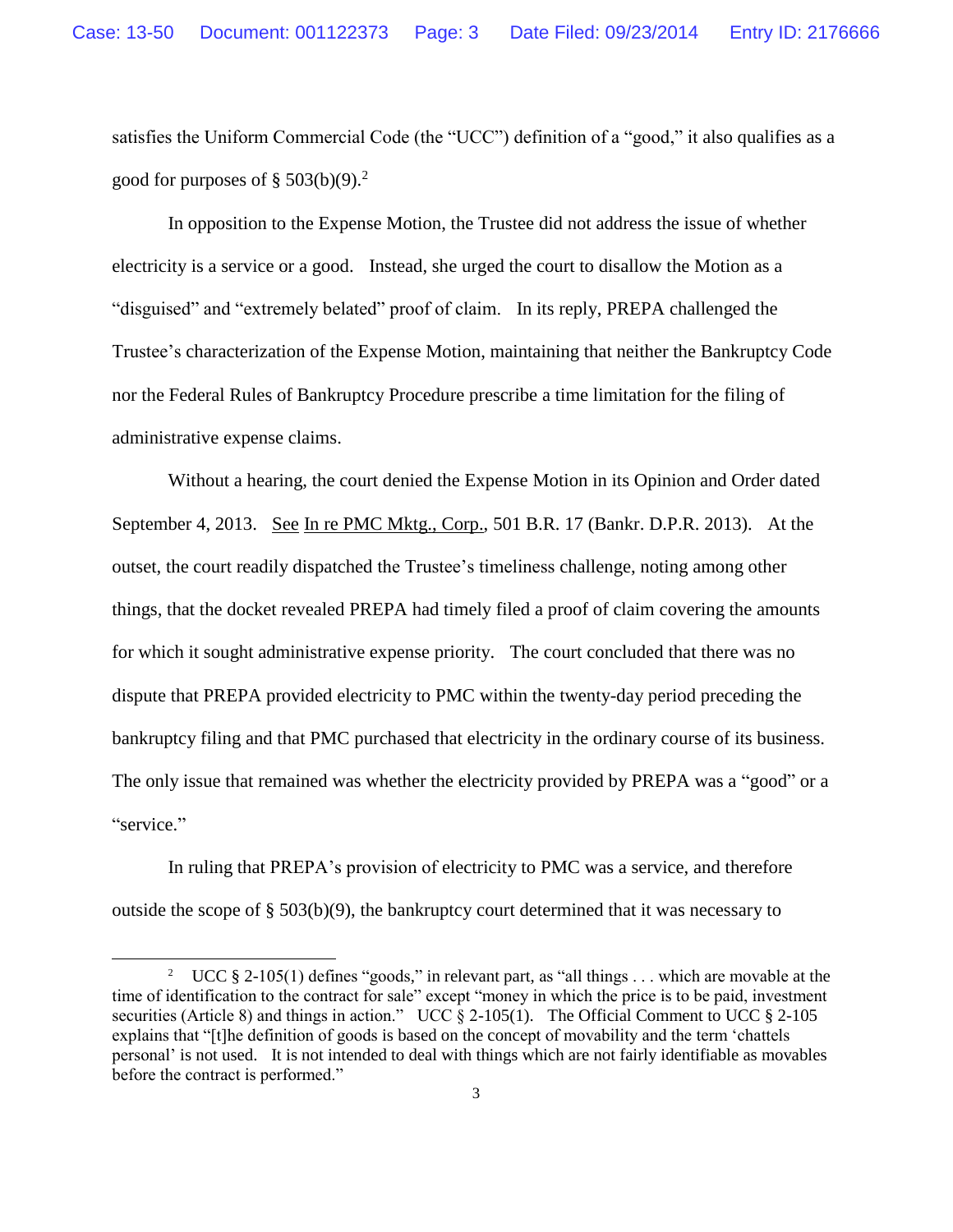consider the totality of the circumstances. The dominant focus of its analysis was PREPA's

domination of the electricity supply in Puerto Rico and its status as a regulated public utility.

The bankruptcy court found this factor crucial, contrasting PREPA with the electricity provider

in In re Erving Indus., Inc., 432 B.R. 354 (Bankr. D. Mass. 2010), where that court concluded

electricity was a "good" rather than a "service." The bankruptcy court elaborated:

In this instant case, PREPA plays a different role than the alternative energy provider in Erving. Contrary to PREPA, the alternative energy provider in Erving is exactly that, an [*alternativ*e] energy provider, in which the consumer can elect such alternative energy from a private corporation. This Court takes judicial notice of PREPA's webpage. [Under the] "PREPA is" tab, PREPA provided the following description in relevant part:

The Puerto Rico Electric Power Authority (PREPA) is a *public corporation* that was founded in 1941. Our Mission is to provide electric energy services to customers in the most efficient, costeffective and reliable manner in harmony with the environment. Our Vision is to ensure that PREPA's operations are competitive to similar corporations around the world. *PREPA produces, transmits and distributes, practically, all the electric power used in Puerto Rico.* It is one of the major public electric power corporations in the United States. *PREPA is directed by a Government Board, comprised of nine members. Seven of its members are appointed by the Governor of Puerto Rico with the approval of the Senate.* (emphasis added)

As seen above, PREPA is a government agency, seeking to provide utilities to the residents of Puerto Rico. Both the House Judiciary Report and the Senate Report on the provision provide in relevant part:

[Section 366] gives debtors protection from a cut-off of service by a utility because of the filing of a bankruptcy case. This section is intended to cover utilities that have some special position with respect to the debtor, such as an electric company, gas supplier, or telephone company that is a monopoly in the area so that the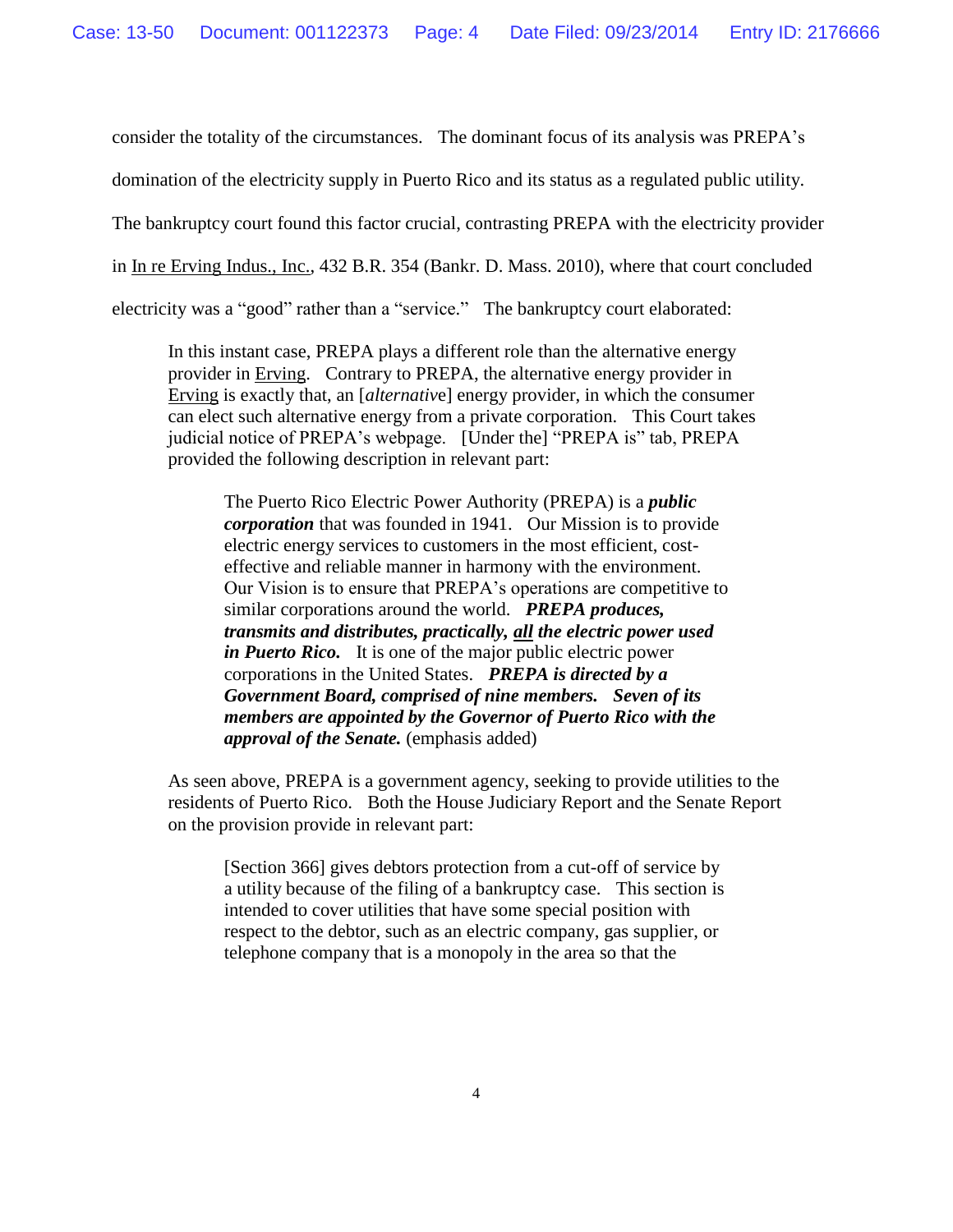debtor cannot easily obtain comparable service from another utility.

In re PMC Mktg. Corp., 501 B.R. at 23-24 (footnote and citation omitted) (alterations added).

The bankruptcy court then turned to the meaning of "utility," observing that while that term is not defined in the Bankruptcy Code, its ordinary meaning is "'a service (such as light, power, or water) provided by a public utility." Id. at 24 (quoting Merriam-Webster's Collegiate Dictionary (10th ed. 2001)). Citing One Stop Realtour Place, Inc. v. Allegiance Telecom, Inc. (In re One Stop Realtour Place, Inc.), 268 B.R. 430, 435 (Bankr. E.D. Pa. 2001), the bankruptcy court further observed that some courts have concluded that the term "utility" refers to a "business organization (as an electric company) performing a public service and subject to special governmental regulations, that has some special position with respect to the debtor, and has a monopoly in the area so that the debtor cannot easily obtain comparable service from another." 501 B.R. at 24 (internal quotations and citation omitted). PREPA, the bankruptcy court found, qualified as a "utility provider" because:

(1) [I]t is subject to governmental regulation as are traditional utilities; (2) PREPA does fit the ordinary definition of a utility as it does enjoy a "special relationship" with the Debtor (PREPA is the sole provider of electricity in Puerto Rico) and it does have a monopoly; and (3) PREPA is a government owned corporation of Puerto Rico.

Id. The bankruptcy court ruled that as a regulated utility provider, PREPA provided a "service" rather than a "good" to PMC and, therefore, was not entitled to payment of prepetition priority expenses pursuant to  $\S 503(b)(9)$ . Id.

On September 5, 2013, PREPA filed the Reconsideration Motion pursuant to Fed. R. Bank. P. 9023, contending that the court committed an error of fact when it concluded that PREPA has a state-granted monopoly over the sale of electricity in Puerto Rico, and an error of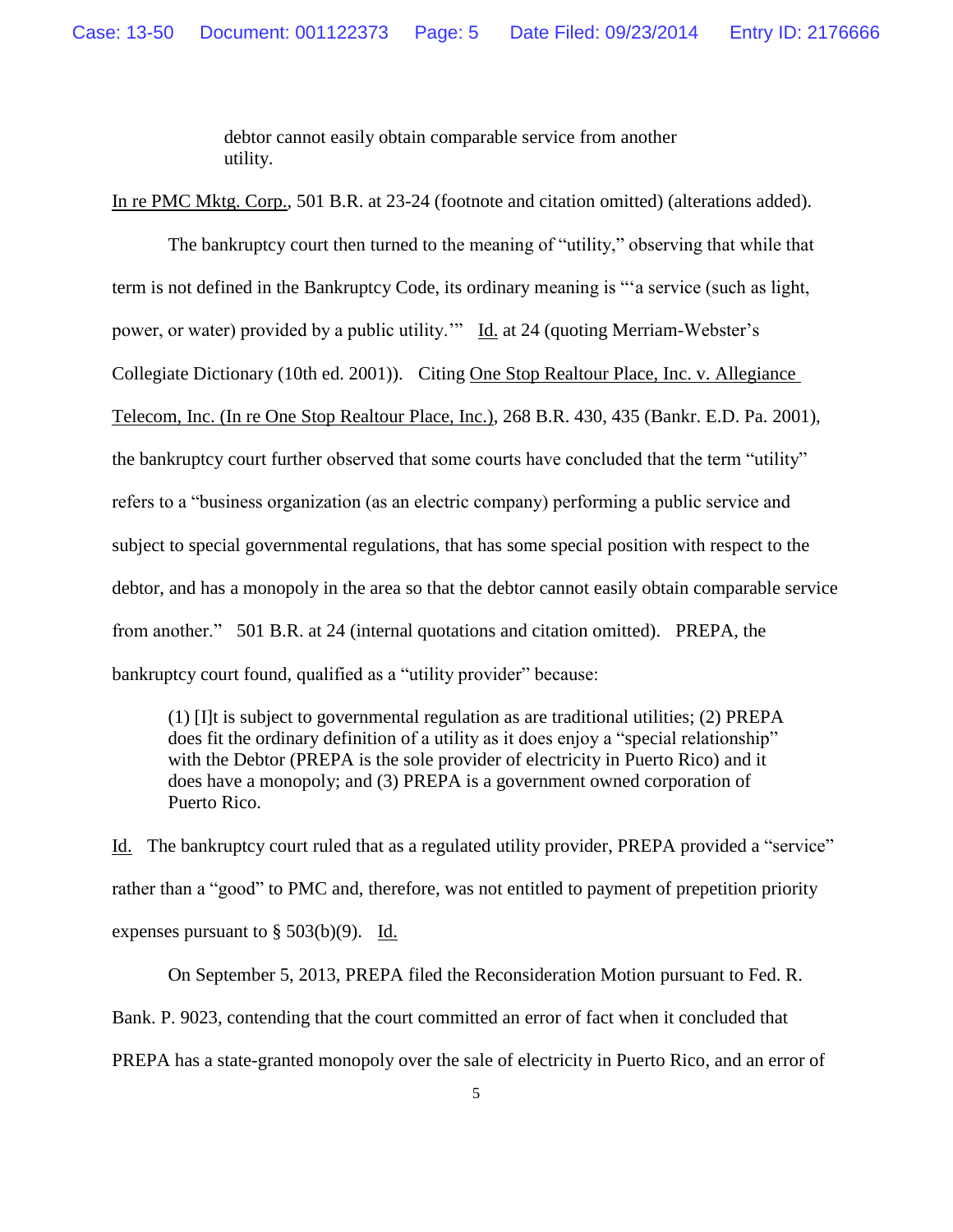law when it ruled that § 503(b)(9) does not apply to the electricity sold by PREPA to its customers because of that monopoly.

The Trustee opposed reconsideration, arguing "there can be no doubt that PREPA is a 'utility,'" as "almost every person and/or entity in Puerto Rico has to purchase electricity from PREPA." The bankruptcy court denied the Reconsideration Motion in its Opinion and Order dated October 1, 2013, on the grounds that PREPA had failed to present newly discovered evidence or any intervening change in the law. This appeal followed.

## **POSITIONS OF THE PARTIES**

The sole issue on appeal is whether the bankruptcy court erred in concluding that the electricity PREPA supplied to PMC within the twenty days of the petition date is a "service" rather than a "good" entitled to receive priority treatment as an administrative expense under § 503(b)(9). Although PREPA identified in its notice of appeal the order denying reconsideration as one of the matters on appeal, it waived that aspect of the appeal by failing to discuss this order in its statement of issues and brief. See Eakin v. Goffe, Inc. (In re 110 Beaver St. P'ship), 355 Fed. App'x 432, 436-37 (1st Cir. 2009).

 PREPA urges the Panel to follow Erving, *supra*, where the court determined that electricity satisfies the UCC definition of a "good" and therefore constitutes a "good" for purposes of § 503(b)(9). It contends that the electricity it sold to PMC "is just as moveable and just as identifiable when it passe[d] through the meter as was the electricity supplied by the electricity provider in" Erving. Challenging the bankruptcy court's "public utility" analysis and its emphasis on the relationship between the provider and its customer, PREPA further argues:

Electricity is electricity regardless of who sells it. Its nature and physical properties do not change depending on who is the seller. Either electricity is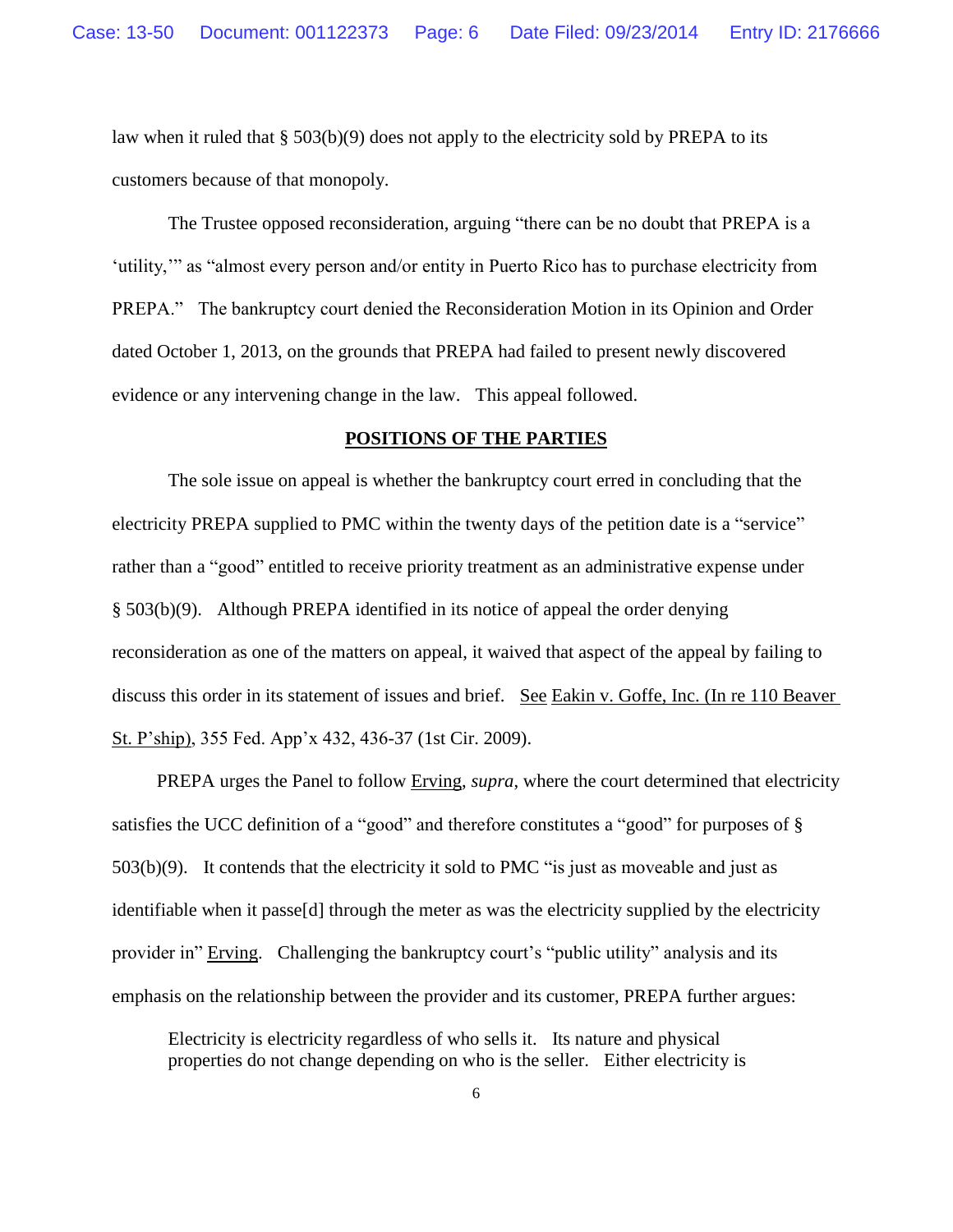always a "good" or is always a "service" for purposes of the UCC and section 503(b)(9). Simply put, electricity does not cease to fall under the definition of "goods" of the UCC just because the seller happens to be a public utility.

Citing the principle that Bankruptcy Code provisions governing claims priority are to be

"narrowly construed," see Travelers Prop. Cas. Corp. v. Birmingham-Nashville Express, Inc. (In re Birmingham-Nashville Express, Inc.), 224 F.3d 511, 517 (6th Cir. 2000), the Trustee counters that Puerto Rico did not adopt § 2-105(1) of the UCC and that PREPA has "failed to otherwise explain how electricity is a good under Puerto Rico law." The Trustee argues alternatively that electricity does not satisfy the UCC definition of a "good." Relying on In re NE Opco, Inc., 501 B.R. 233 (Bankr. D. Del. 2013), the Trustee asserts that for something to be a "good," the purchaser must be able to separate and move or return the "good." Applying this test to electricity, she contends:

Once electricity has been 'identified' by measurement at the meter, it has already been consumed by the end user. It is impossible for the consumer to return electricity to the provider after it has passed the meter point. The mere fact that electricity is sold in metered quantities does not bring it within UCC § 2-105 or Code § 503(b)(9).

(citation omitted). Accordingly, she maintains that PREPA's claim is not entitled to priority treatment under this provision of the Bankruptcy Code.

#### **JURISDICTION**

A bankruptcy appellate panel is "'duty-bound'" to determine its jurisdiction before proceeding to the merits, even if not raised by the litigants. Boylan v. George E. Bumpus, Jr. Constr. Co. (In re George E. Bumpus, Jr. Constr. Co.), 226 B.R. 724, 725-26 (B.A.P. 1st Cir. 1998) (quoting Fleet Data Processing Corp. v. Branch (In re Bank of New England Corp.), 218 B.R. 643, 645 (B.A.P. 1st Cir. 1998)). A panel may hear appeals from "final judgments, orders,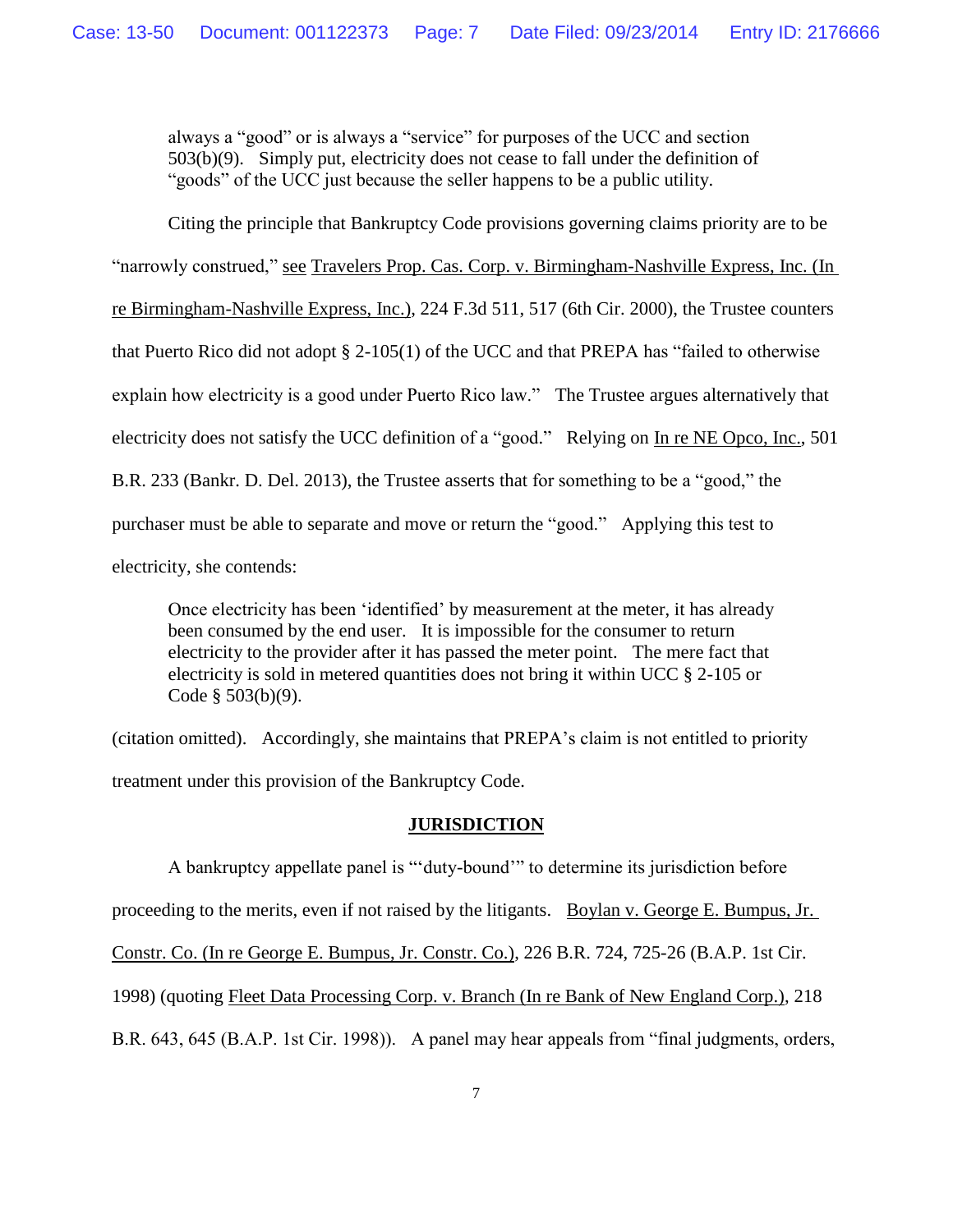and decrees [pursuant to 28 U.S.C. § 158(a)(1)] or with leave of the court, from interlocutory orders and decrees [pursuant to 28 U.S.C. § 158(a)(3)]." In re Bank of New England Corp., 218 B.R. at 645. The bankruptcy court's determination that PREPA's claim is not entitled to administrative priority under § 503(b)(9) is a final order. In re Saco Local Dev. Corp., 711 F.2d 441, 445-46 (1st Cir. 1983) (stating a final judgment includes an order that conclusively determines a dispute over the priority of a creditor's claim); see also Polsky v. Renew Energy, LLC, No. 09-cv-701-bbc, 2010 WL 842317, at \*4 (W.D. Wis. Mar. 5, 2010) ("There is no question that the disallowance of [the creditor's]  $\S$  503(b)(9) claim is a final order.").

#### **STANDARD OF REVIEW**

A bankruptcy court's findings of fact are reviewed for clear error and its conclusions of law are reviewed *de novo.* See Lessard v. Wilton-Lyndeborough Coop. Sch. Dist., 592 F.3d 267, 269 (1st Cir. 2010). This appeal involves a question of statutory interpretation; accordingly, the Panel's review is *de novo.* See Boston & Me. Corp. v. Mass. Bay Transp. Auth., 587 F.3d 89, 98 (1st Cir. 2009) (citation omitted); Larson v. Howell (In re Larson), 513 F.3d 325, 328 (1st Cir. 2008) (citations omitted).

#### **DISCUSSION**

## **I. The Standard Under § 503(b)(9)**

 Enacted as part of BAPCPA, § 503(b)(9) "creates a priority administrative expense claim for the value of goods received by a debtor in the ordinary course of business during the 20 days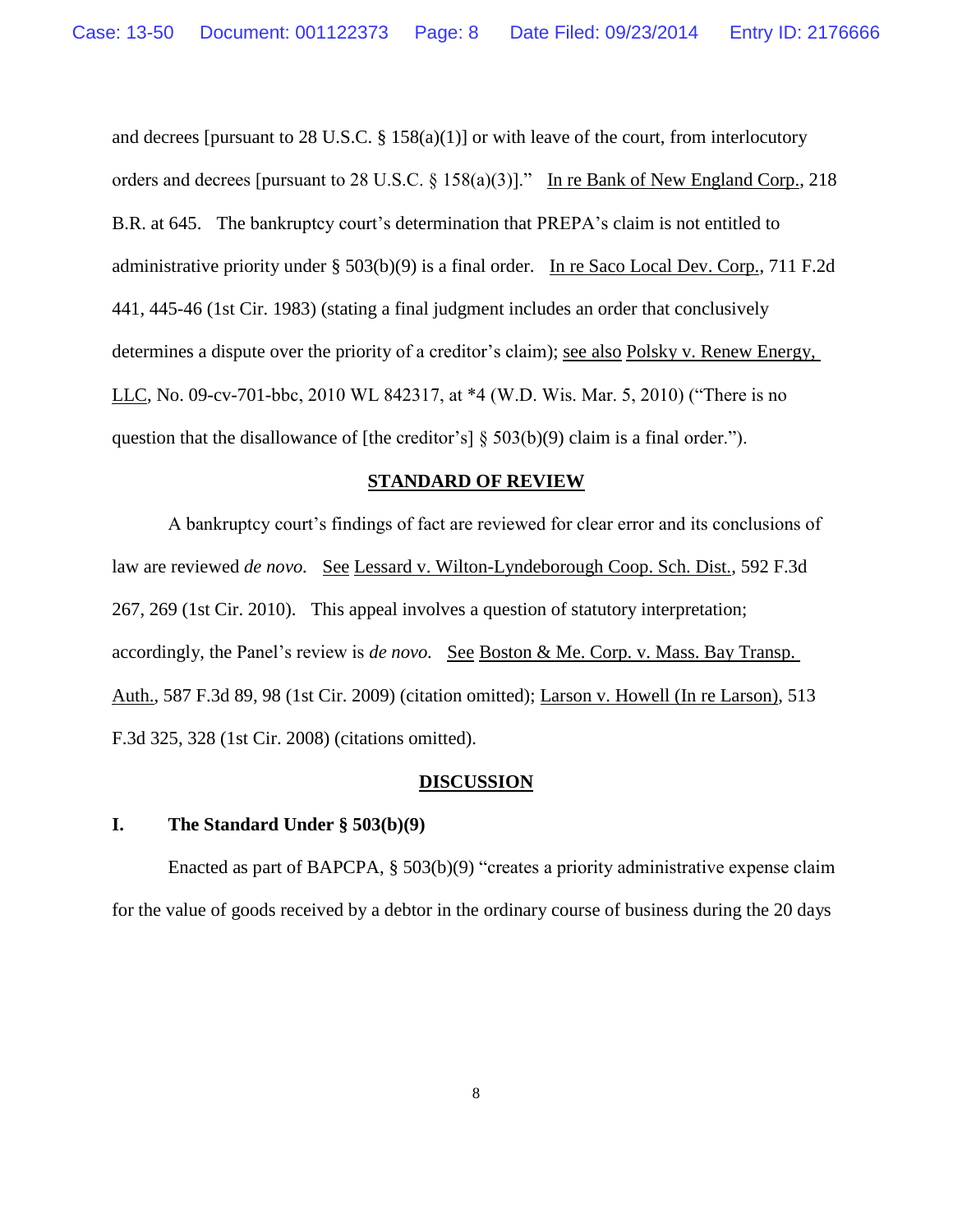prior to the bankruptcy filing." In re Erving Indus., Inc., 432 B.R. at 361 (footnote and citation

omitted). The statute provides:

(b) After notice and a hearing, there shall be allowed administrative expenses . . . , including-

\* \* \*

(9) the value of any goods received by the debtor within 20 days before the date of commencement of a case under this title in which the goods have been sold to the debtor in the ordinary course of such debtor's business.

11 U.S.C. § 503(b)(9).

"'The language of the statute provides for the allowance of an administrative claim provided the claimant establishes: (1) the vendor sold 'goods' to the debtor; (2) the goods were received by the debtor within twenty days prior to filing; and (3) the goods were sold to the debtor in the ordinary course of business." In re NE Opco, Inc., 501 B.R. at 240-41 (quoting In re Goody's Family Clothing, Inc., 401 B.R. 131, 133 (Bankr. D. Del. 2009)). An administrative expense claimant bears the burden of establishing that its claim qualifies for priority status. In re Goody's Family Clothing, Inc., 401 B.R. at 136 n.24 (internal quotations and citation omitted).

#### **II. What is a "Good"?**

It is well-settled that the statute does not provide priority status to claims for services rendered; it refers only to "the value of . . . *goods*." In re Erving Indus., Inc., 432 B.R. at 361 (quoting 11 U.S.C. § 503(b)(9)); see also In re NE Opco, Inc., 501 B.R. at 241 ("An administrative priority claim under [§] 503(b)(9) is limited to the provision of goods"). Beyond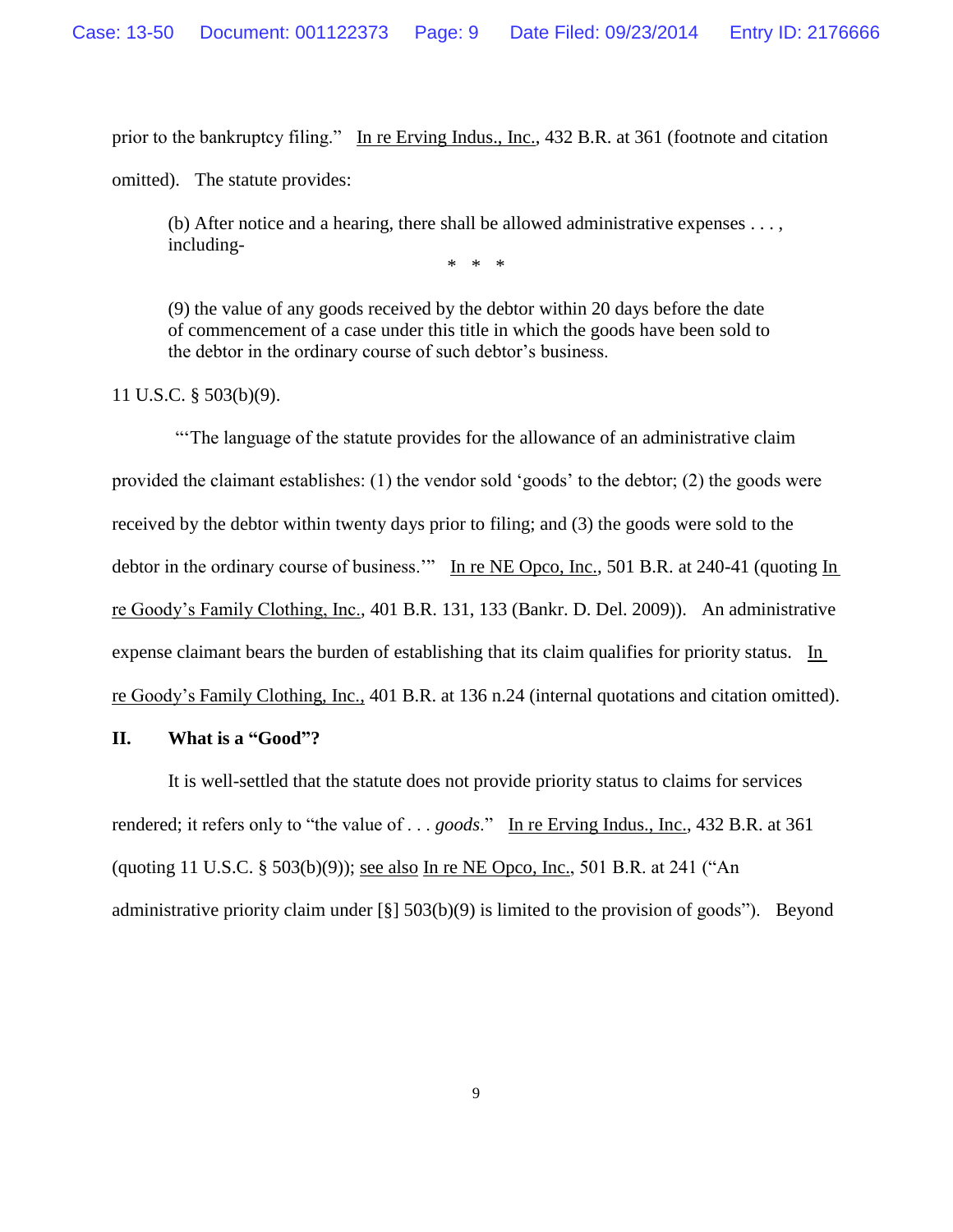that, however, the Bankruptcy Code does not define the term "goods," and the First Circuit has not addressed the issue.

In the absence of a Code definition, nearly every court to consider the issue, other than the bankruptcy court in this case, has concluded that the meaning of "goods" under  $\S 503(b)(9)$ "is primarily informed by the meaning of *goods* under Article 2 of the UCC." In re Erving Indus., Inc., 432 B.R. at 365; see also In re NE Opco, Inc., 501 B.R. at 260; Hudson Energy Servs., LLC v. Great Atl. & Pac. Tea Co. (In re Great Atl. & Pac. Tea Co.), 498 B.R. 19, 25-26 (S.D.N.Y. 2013); GFI Wis., Inc. v. Reedsburg Util. Comm'n, 440 B.R. 791, 798 (W.D. Wis. 2010); In re Circuit City Stores, Inc., 416 B.R. 531, 535-36 (Bankr. E.D. Va. 2009); In re Goody's Family Clothing, Inc., 401 B.R. at 134-36; In re Pilgrim's Pride Corp., 421 B.R. 231, 237 (Bankr. N.D. Tex. 2009); In re Plastech Engineered Prods., Inc., 397 B.R. 828, 836 (Bankr. E.D. Mich. 2008); see also In re Samaritan Alliance, LLC, No. 07-50735, 2008 WL 2520107, at \*3 (Bankr. E.D. Ky. June 20, 2008). 3

As justification, one bankruptcy court within this circuit reasoned that "[g]iven the wide usage and acceptance of the definition of *goods* found in the UCC at § 2-105(1), it is hardly plausible that Congress expected bankruptcy judges to roll up their sleeves and set to work reinventing the proverbial wheel and divining a more amorphous 'common understanding' of the term." In re Erving Indus., Inc. , 432 B.R. at 365. Some courts have also reasoned that the UCC definition is consistent with the expectations of the marketplace, GFI Wis., Inc., 440 B.R. at 798, In re Circuit City Stores, Inc., 416 B.R. at 536 n.7, and In re Goody's Family Clothing,

 $\overline{a}$ 

<sup>3</sup> Ironically, near uniformity has not flowed from this widespread application of the UCC definition of a "good" to  $\S$  503(b)(9). Cf. GFI Wis., Inc., 440 B.R. at 802; In re Erving Indus., Inc., 432 B.R. at 370 (electricity is a "good"), with In re NE Opco, Inc., 501 B.R. at 260; In re Pilgrim's Pride Corp., 421 B.R. at 240.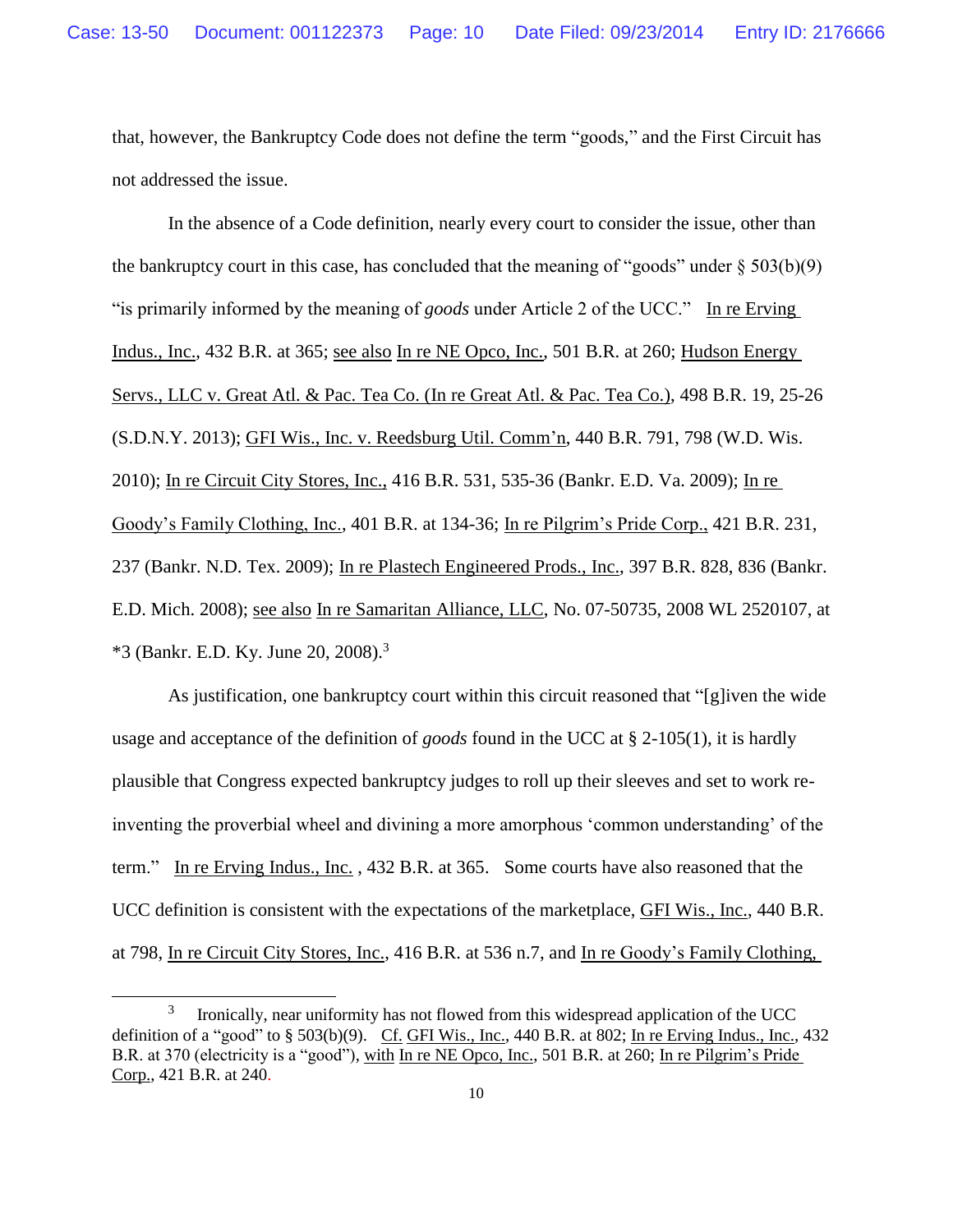Inc., 401 B.R. at 134, while another emphasized the necessity of a uniform definition to ensure similarly situated claims receive the same treatment. In re Pilgrim's Pride Corp., 421 B.R. at 236-37.

The fundamental problem in the instant case is that the bankruptcy court did not conduct its analysis utilizing a particular definition of the term "good" which the court deemed appropriate for purposes of its determination. While it acknowledged that the Erving court used UCC  $\S$  2-105(1) to reach its conclusion that electricity is a "good" for purposes of  $\S$  503(b)(9), it never considered the merits of that approach one way or another, and merely noted that many courts disagree with Erving's holding that electricity is a "good" rather than a "service." Instead, the bankruptcy court adopted a case-by-case inquiry into "the totality of the circumstances of all relevant facts," which seemingly focused on facts distinguishing PREPA from the electric provider in Erving. Indeed, the only part of the Erving decision that the bankruptcy court emphasized was the electric provider's argument that it was not a utility because its "service" was different from those traditional functions commonly associated with electric utilities and it lacked a monopoly or exclusive service area regulated by the government.

This approach was inherently flawed because rather than considering whether electricity is a "good," the question squarely before the bankruptcy court, it first determined that PREPA is a utility and then focused on whether a utility provides services rather than a "good." The bankruptcy court ultimately found that the relationship between PMC and PREPA was clearly one between a customer and a regulated utility and, given PREPA's nature as a "traditional utility" provider with a monopoly in the provision of electricity to its customers, PREPA provided a "service" rather than a "good." In doing so, it erroneously rejected the idea that

11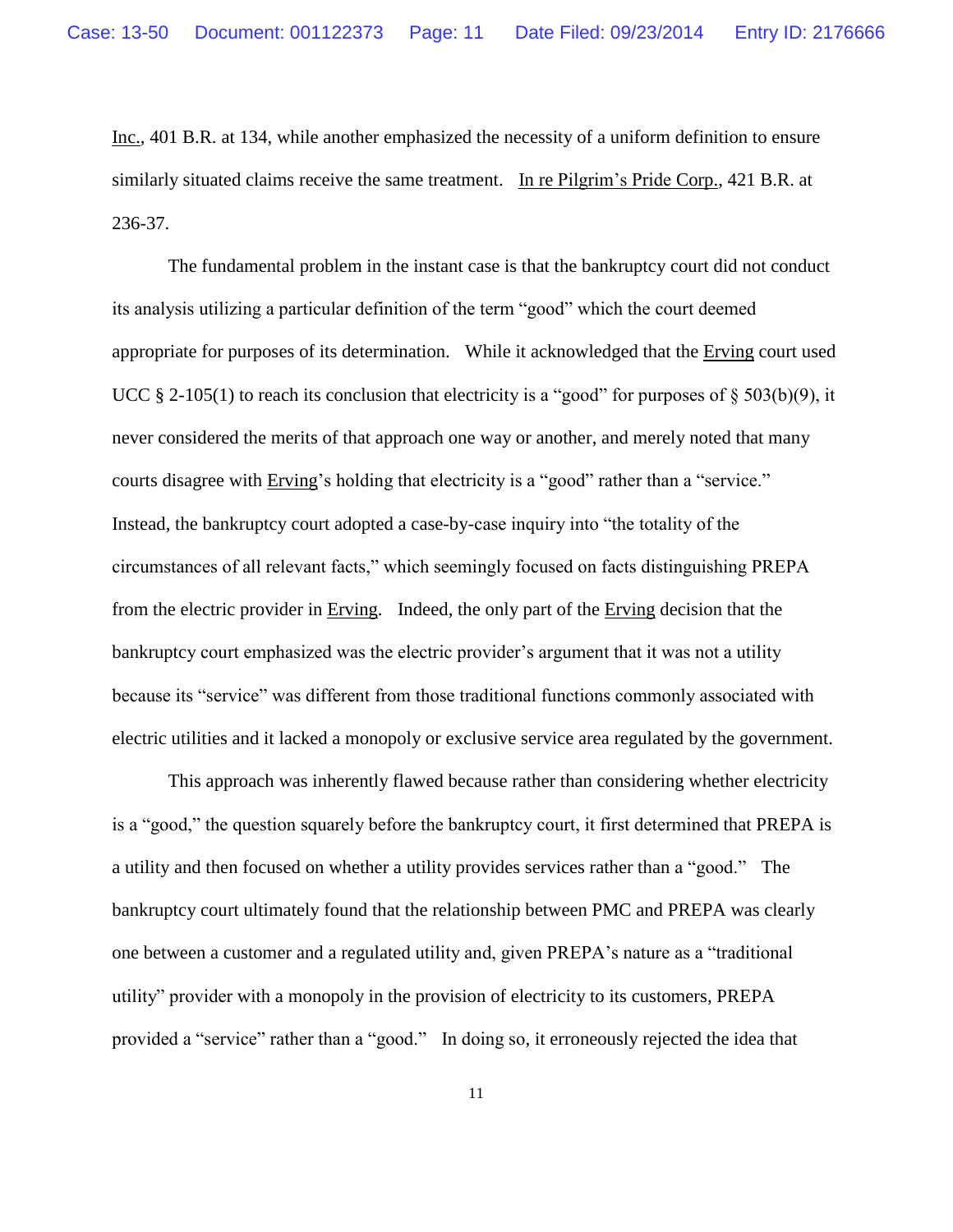electricity is, in and of itself, either a "good" or a "service." Moreover, the bankruptcy court mistakenly relied on several observations to inform its decision.

First, the bankruptcy court gave inappropriate evidentiary weight to PREPA's characterization of itself as a service provider on its own website. PREPA's website is merely a self-serving marketing tool and of no moment. Furthermore, "[t]hat a company provides services does not bar it from selling goods that qualify for administrative priority under § 503(b)(9)." GFI Wis., Inc., 440 B.R. at 801-802.

Next, having concluded from PREPA's website that it is "a government agency, seeking to provide utilities to the residents of Puerto Rico," the bankruptcy court considered the legislative history of § 366,<sup>4</sup> noting Congress' recognition that utilities hold a special position or monopolistic relationship with respect to a debtor. It then looked to the ordinary meaning of "utility" and "public utility," generally defining it as an entity providing a "service," such as power or water, to the public and having a special relationship with the government and the consumer. The bankruptcy court's reliance on these considerations is problematic.

Courts have uniformly rejected the relevance of  $\S$  366 to the  $\S$  509(b)(9) "goods" versus "services" determination. See, e.g., GFI Wis., Inc., 440 B.R. at 801; In re NE Opco, Inc., 501 B.R. at 244; In re Erving Indus., Inc., 432 B.R. at 363-4; In re Pilgrim's Pride Corp., 421 B.R. at 241; In re Plastech Engineered Prods., Inc., 397 B.R. at 839. The purpose of § 366 is "to prevent the threat of termination from being used to collect pre-petition debts while not forcing the utility to provide services for which it may never be paid." Jones v. Boston Gas Co. (In re

 $\overline{a}$ 

<sup>4</sup> Section 366 provides, in pertinent part, that "a utility may not alter, refuse, or discontinue service to, or discriminate against, the trustee or the debtor solely on the basis of the commencement of a case under this title or that a debt owed by the debtor to such utility for service rendered before the order for relief was not paid when due." 11 U.S.C. § 366(a).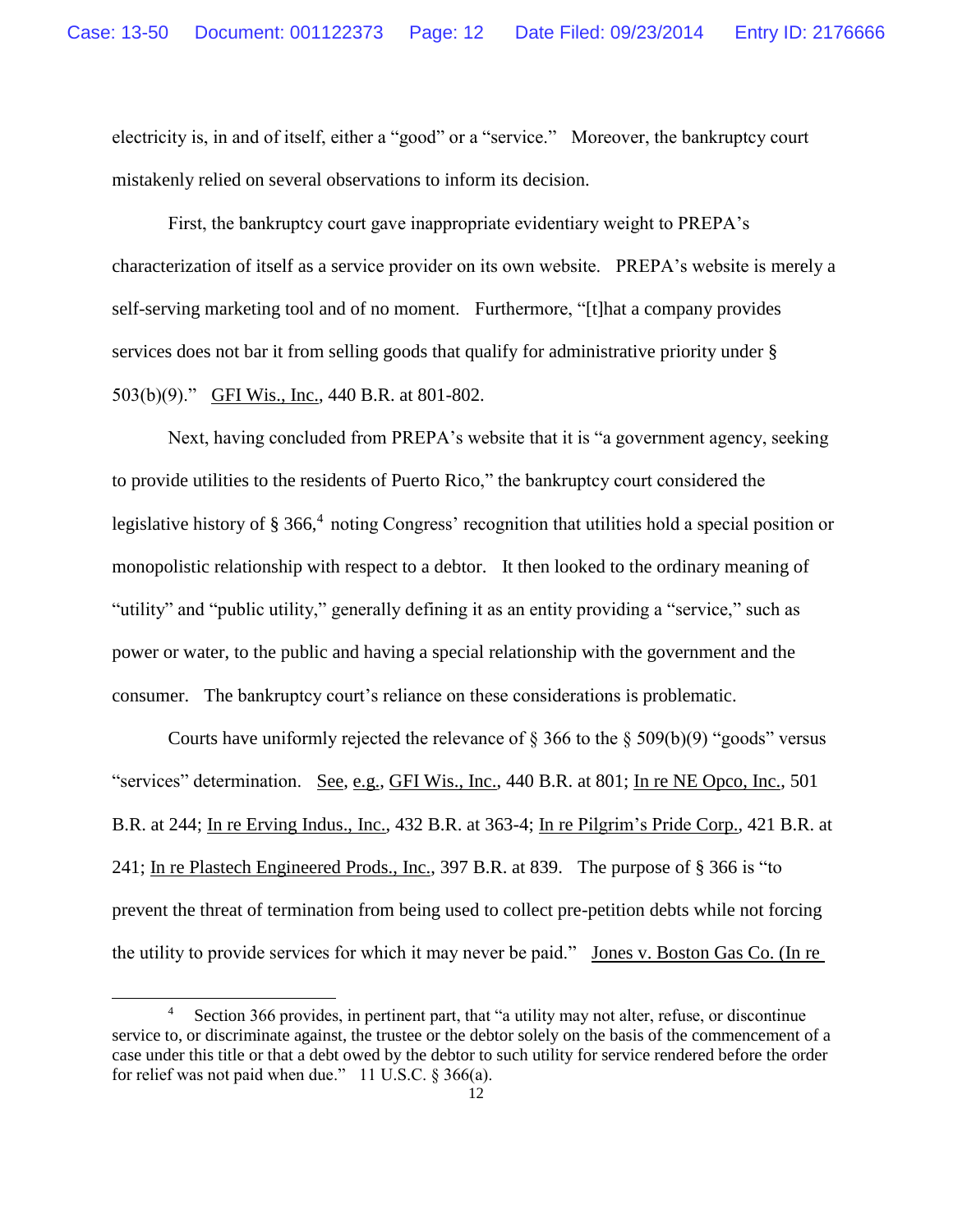Jones), 369 B.R. 745, 748 (B.A.P. 1st Cir. 2007) (citation and internal quotations omitted). As aptly stated by the district court in GFI Wisconsin., Inc., "[j]ust because a seller of goods may also be a utility that is entitled to the protection of § 366 . . . does not mean it is prohibited from allowance of a § 503(b)(9) administrative expense claim . . . ." 440 B.R. at 801; accord In re NE Opco, Inc., 501 B.R. at 255 (noting "there are things such as natural gas that are specifically identified in the [UCC] as goods but which are services under [§] 366"); In re Erving Indus., Inc., 432 B.R. at 364 n.15 (concluding that even if the court were to determine that the claimant is a utility, that characterization would not foreclose a claim under  $\S$  503(b)(9)); In re Plastech Engineered Prods., Inc., 397 B.R. at 839 (concluding that natural gas is a "good" recoverable under § 503(b)(9), regardless of whether creditor was entitled to protections under § 366); In re Pilgrim's Pride Corp., 421 B.R. at 241 (holding that nothing in § 366 forecloses gas providers from asserting priority claim under  $\S$  503(b)(9)).

More troubling, however, is that the bankruptcy court's focus on the definition of a "utility" led it to place undue weight on the monopolistic relationship between PMC and PREPA. In rejecting such emphasis on the parties' relationship, one court observed:

If one makes the good/service determination based on the parties' relationship, then the electric current could travel from origination to use, starting as a good and ending as a service. Indeed, since [§] 366 is unique to the Bankruptcy Code, whether the wholesaler providing electricity to the consumer is delivering a good or a service might depend on whether the consumer is in bankruptcy. The problems with this approach are self evident. The proper course is to determine whether electricity, in and of itself, is a good.

In re NE Opco, Inc., 501 B.R. at 255-6. Moreover, focusing on the relationship of the parties could potentially yield unpredictable and inconsistent results depending on the nature of the claimant rather than the substance of the product provided to a debtor. We conclude that the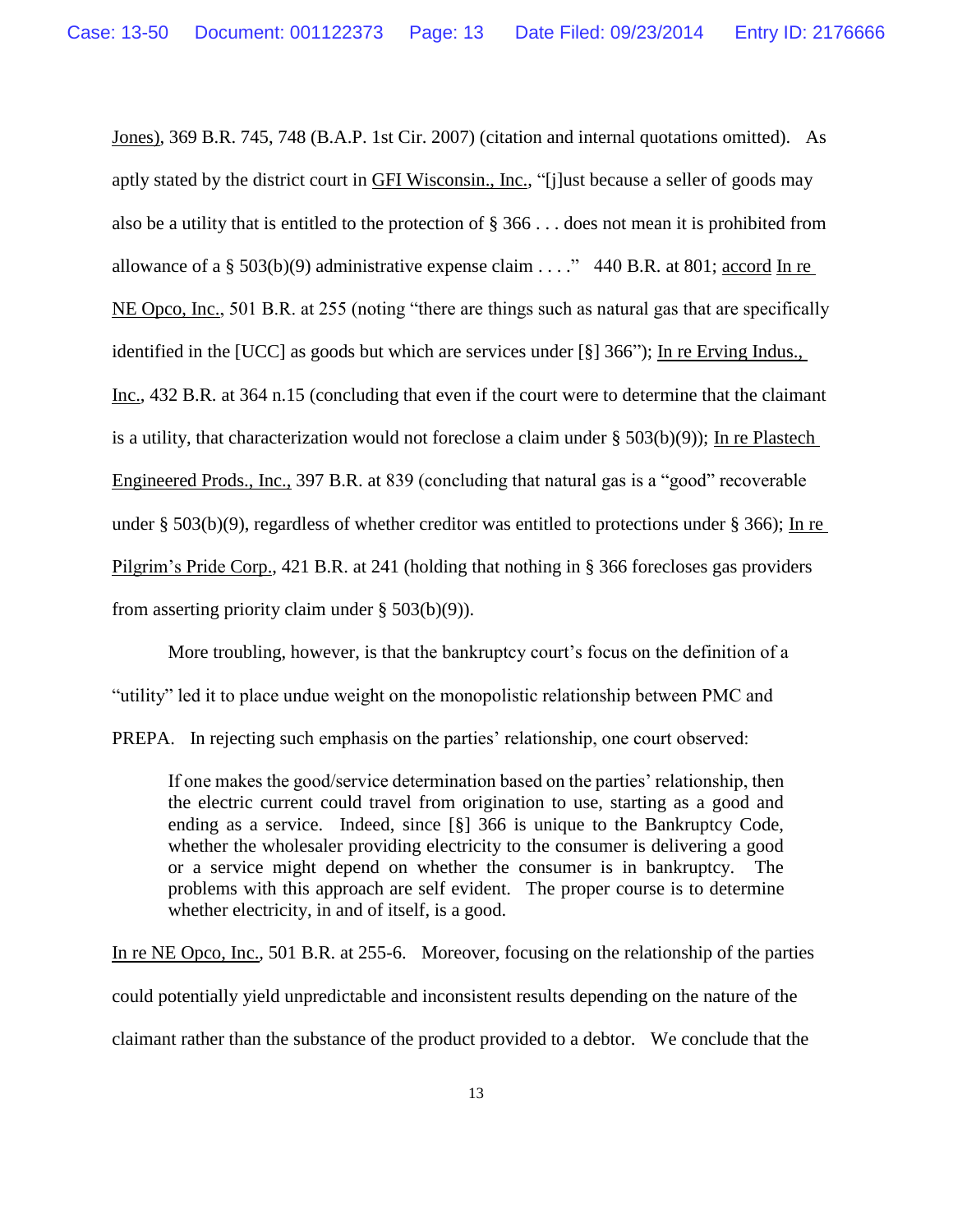bankruptcy court's reliance on § 366 and its legislative history was misplaced. Ultimately, we are persuaded by the vast weight of authority that a proper analysis of whether electricity constitutes a "good" for purposes of § 503(b)(9) administrative priority must begin with an analysis of the term "good" itself. Thus, we conclude that the bankruptcy court applied the incorrect legal standard and the case must be remanded for a proper analysis focusing on the definition of the term "good," and then applying that definition to the facts at hand.<sup>5</sup> Because the bankruptcy court has not yet considered the merits of any definition of a "good" for purposes of § 503(b)(9), we need not opine at this time on whether electricity is a "good" or a "service" entitled to administrative expense priority.

## **CONCLUSION**

In light of the foregoing, we **VACATE** the bankruptcy court's order denying the Expense Motion, and **REMAND** to the bankruptcy court for further proceedings consistent with this opinion.

l

<sup>5</sup> As previously indicated, most courts to consider the issue have adopted the definition of "goods" contained within UCC  $\S$  2-105(1). The Trustee, however, notes that Puerto Rico has not enacted the UCC or the definition of a "good" as provided by UCC § 2-105(1). PREPA, on the other hand, asserts that the Supreme Court of Puerto Rico has already ruled that electricity is a "good" in Pueblo v. Uriel Alvarez, 112 D.P.R. 312, 12 P.R. Offic. Trans. 388 (1982) (observing in dicta that electricity is "property" that may be the subject of unlawful appropriation under the Penal Code of Puerto Rico); see also Norcon Power Partners, L.P. v. Niagara Mohawk Power Corp., 163 F.3d 153, 155 (2d Cir. 1998) (a pre-BAPCA case in which the district court for the Southern District of New York held that "the UCC does not apply to [the] sale of electricity which is a service under New York law."). Consideration of these issues is appropriately left to the bankruptcy court in the first instance.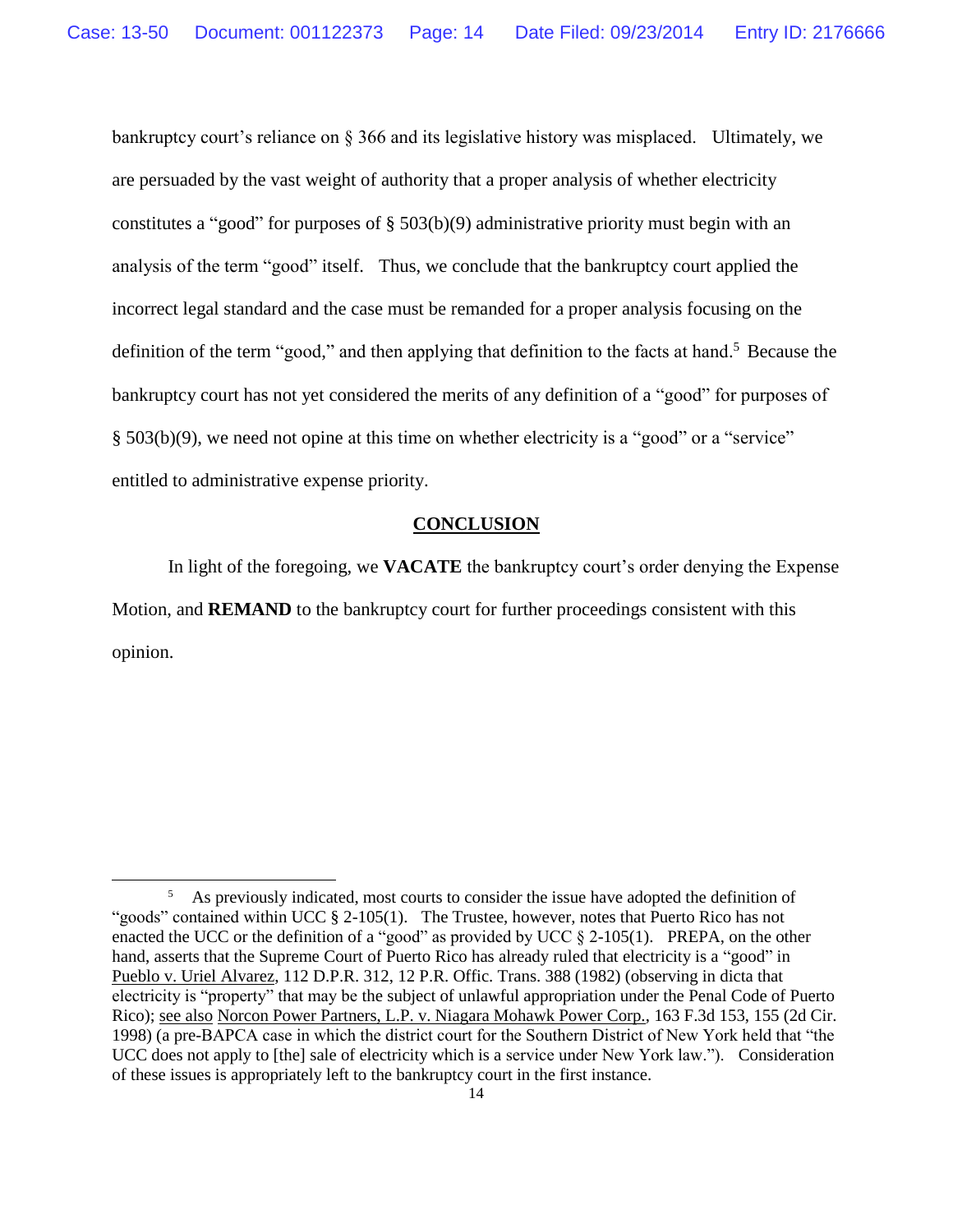## **Hoffman, U.S. Bankruptcy Appellate Panel Judge, Concurring**.

While I agree that this matter should be remanded to the bankruptcy court to determine whether and to what extent PREPA supplied goods or something other than goods to PMC, I believe it is incumbent upon us as de novo reviewers of issues of law to instruct the bankruptcy court as to the proper legal standard to apply to its fact finding enterprise. As to issues of law, "[u]nder the de novo standard of review, 'we consider a matter anew, as if no decision had been rendered previously.'" Calderon v. Lang (In re Calderon) 507 B.R. 724, 728 (B.A.P. 9th Cir. 2014) (quoting Mele v. Mele (In re Mele), 501 B.R. 357, 362 (B.A.P. 9th Cir. 2013)).

The issue of law that is squarely before us is what is the meaning of the word "goods" as used in § 503(b)(9) of the Bankruptcy Code. Since the Code lacks a definition we must fashion one. That definition ought not to be susceptible to variations in application by state or territory. The Bankruptcy Code is federal law. See, e.g., Gallivan v. Springfield Post Rd. Corp., 110 F.3d 848, 851 (1st Cir. 1997) ("Its [§ 503(b)] requirements are to be assessed under federal law."); In re Erving Indus., Inc., 432 B.R.at 366 n.23 ("The Court remains mindful, however, that § 503(b)(9) is federal law. As such, the definition of goods is also [a] matter of federal, and not state, interpretation."); In re Pruitt, 401 B.R. 546, 555 (Bankr. D. Conn. 2009) ("Specifically, the ultimate amount, character and class of a creditor's claim *for purposes of treatment in the bankruptcy case* is determined *solely* by the rules and principles of the federal bankruptcy law."). One of the Bankruptcy Code's guiding principles is uniformity, especially when it comes to the treatment of creditor claims. See, e.g., Cent. Va. Cmty. Coll. v. Katz, 546 U.S. 356, 377 n.13 (2006) ("Congress has the power to enact bankruptcy laws the purpose and effect of which are to ensure uniformity in treatment of state and private creditors."); In re Pilgrim's Pride Corp., 421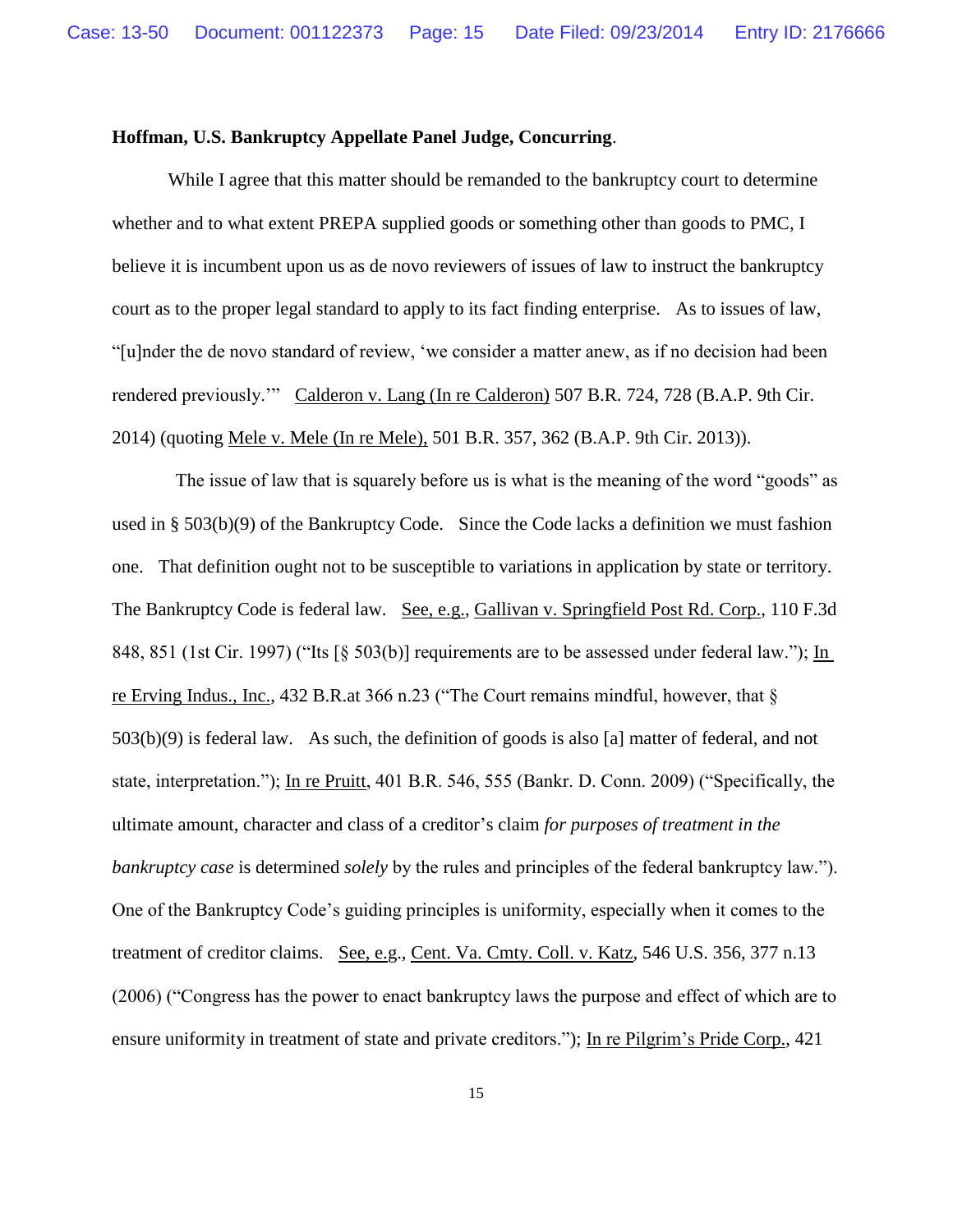B.R. at 236 ("One of the cardinal rules of bankruptcy law is that similarly situated claims should receive the same treatment."). For this reason the decision of the Supreme Court of Puerto Rico in Pueblo v. Uriel Alvarez, *supra*, commended to us by counsel for PREPA, offers no assistance.

The majority notes that in defining the term "goods" in  $\S$  503(b)(9) most courts have adopted the definition of goods contained in § 2-105(1) of the Uniform Commercial Code. Indeed, one district court has noted that "[e]very bankruptcy court to consider the issue . . . has applied the Uniform Commercial Code definition." GFI Wis., Inc., 440 B.R. at 797. I see no reason to swim against the current.<sup>6</sup> As the court in Erving observed: "Given the wide usage and acceptance of the definition of *goods* found in the UCC at § 2-105(1), it is hardly plausible that Congress expected bankruptcy judges to roll up their sleeves and set to work re-inventing the proverbial wheel and divining a more amorphous 'common understanding' of the term." 432 B.R. at 365. This approach also fosters uniformity. Like the bankruptcy court in Circuit City, I do "not believe that Congress intended a disparate application of the term 'goods,' but rather contemplated a consistent, uniform approach to its interpretation." 416 B.R. at 535.

432 B.R. at 366 n.23.

l

<sup>6</sup> The fact that Puerto Rico has not adopted the UCC is irrelevant. As stated in Erving:

Although the [c]ourt has not identified any state laws which deviate from the definition of *goods* found in § 2-105 . . . , the [c]ourt agrees with the court's conclusion in Pilgrim's Pride that "the appropriate definition of goods for the purpose of Code  $\S$  503(b)(9) is that found in the 'model' UCC," 421 B.R. at 236-37, and not any particular permutation adopted by an individual state. Of course, decisions interpreting the meaning of g*oods* under § 2-105 will provide bankruptcy courts with a wealth of persuasive and insightful guidance. But to the extent that differences arise from "local enactments of the UCC or the variances in its interpretation by the courts of the states," the [c]ourt agrees that federal bankruptcy courts should be reluctant to give those variances effect under federal law." Id.